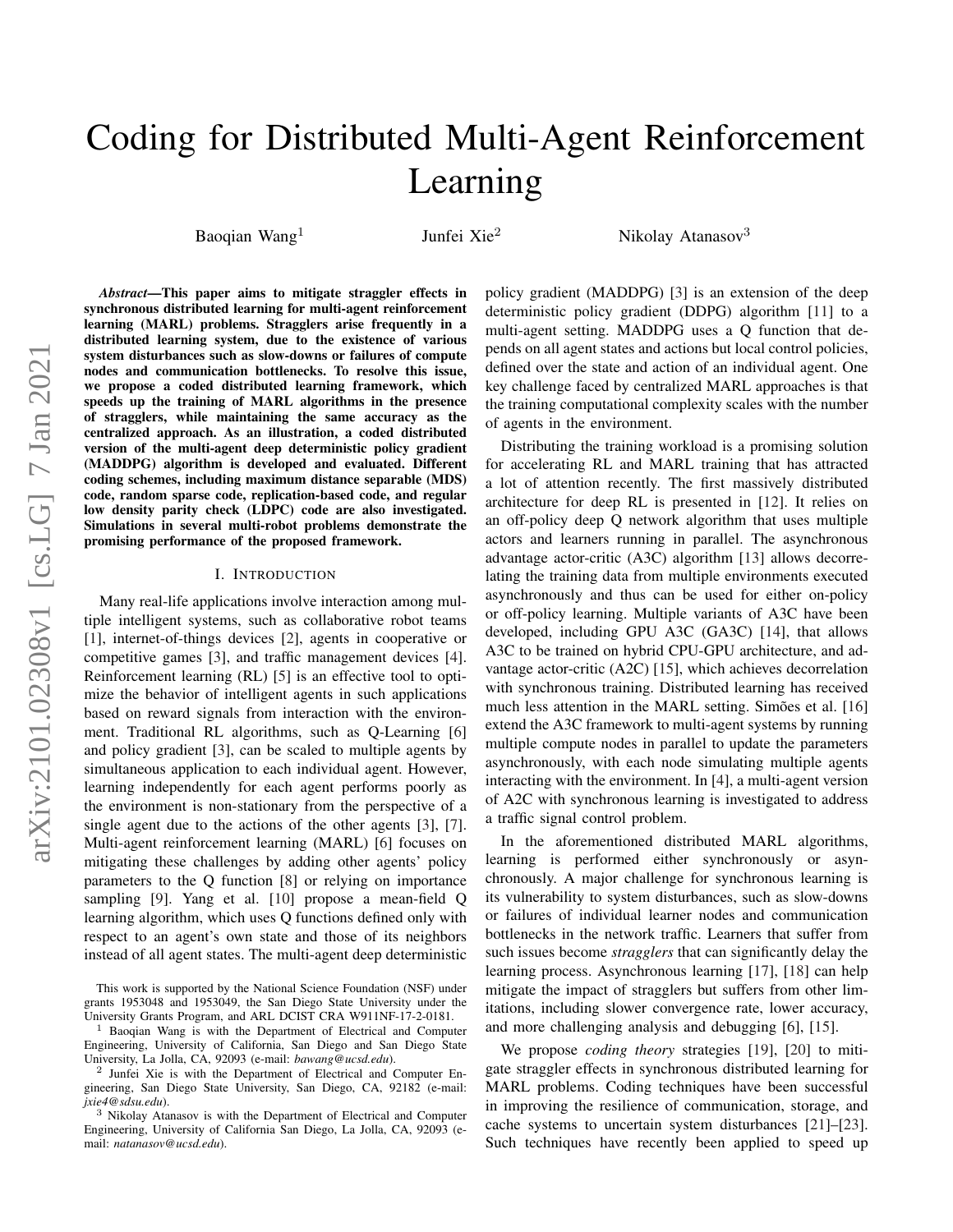distributed computation tasks in the presence of stragglers, including matrix-vector [\[19\]](#page-6-17), [\[24\]](#page-6-21) and matrix-matrix [\[20\]](#page-6-18) multiplication, linear inverse problems [\[25\]](#page-6-22), multivariate polynomials [\[26\]](#page-6-23), [\[27\]](#page-6-24), convolution [\[28\]](#page-6-25), and gradient descent [\[29\]](#page-6-26)–[\[31\]](#page-6-27). Nevertheless, the merits of coding techniques remain to be explored in the RL and MARL settings.

The main *contribution* of this work is a coded distributed learning framework that can be applied with any policy gradient method to solve MARL problems efficiently despite possible straggler effects. As an illustration, we apply the proposed framework to create a coded distributed version of MADDPG [\[3\]](#page-6-1), a state-of-the-art MARL algorithm. Furthermore, to gain a comprehensive understanding of the benefits of coding in distributed MARL, we investigate various codes, including the maximum distance separable (MDS) code, random sparse code, replication-based code, and regular low density parity check (LDPC) code. Simulations in several multi-robot problems, including cooperative navigation, predator-prey, physical deception and keep away tasks [\[3\]](#page-6-1), indicate that the proposed framework speeds up the training of policy gradient algorithms in the presence of stragglers, while maintaining the same accuracy as a centralized approach.

#### <span id="page-1-1"></span>II. MULTI-AGENT REINFORCEMENT LEARNING

This section introduces the MARL problem and reviews the class of policy gradient algorithms for MARL problems.

## *A. Problem Formulation*

In MARL, multiple agents learn to achieve specific goals by interacting with the environment. Let  $M$  be the number of agents. Denote the state and action of agent  $i \in [M] :=$  $\{1, \ldots, M\}$  at time t by  $s_{i,t} \in S_i$  and  $a_{i,t} \in A_i$ , respectively, where  $S_i$  and  $A_i$  are the corresponding state and action spaces. Let  $\mathbf{s}_t := (s_{1,t}, \dots, s_{M,t}) \in \mathcal{S} := \prod_{i \in [M]} \mathcal{S}_i$  and  $\mathbf{a}_t := (a_{1,t}, \dots, a_{M,t}) \in \mathcal{A} := \prod_{i \in [M]} \mathcal{A}_i$  denote the joint state and action of all agents. At any time  $t$ , a joint action  $a_t$  applied at state  $s_t$  triggers a transition to a new state  $s_{t+1} \in S$  according to an (unknown) conditional probability density function (pdf)  $p(\mathbf{s}_{t+1}|\mathbf{s}_t, \mathbf{a}_t)$ . After each transition, each agent i receives a reward  $r_i(s_t, a_t) \in \mathbb{R}$ , where the reward functions  $r_i$  may be different for different agents.

Given a joint state s, the objective of each agent  $i$  is to choose a stochastic policy, specified by a pdf  $\pi_i(a_i|\mathbf{s})$  over the agent's action space  $\mathcal{A}_i$ , such that the expected cumulative discounted reward:

<span id="page-1-0"></span>
$$
V_i^{\boldsymbol{\pi}}(\mathbf{s}) := \mathbb{E}_{\substack{\mathbf{s}_t \sim p \\ \mathbf{a}_t \sim \boldsymbol{\pi}}} \left[ \sum_{t=0}^{\infty} \gamma^t r_i(\mathbf{s}_t, \mathbf{a}_t) | \mathbf{s}_0 = \mathbf{s} \right]
$$
(1)

is maximized. In [\(1\)](#page-1-0),  $\gamma \in (0,1]$  is a discount factor,  $\pi := (\pi_1, \ldots, \pi_M)$  denotes the joint policy of all agents. The function  $V_i^{\pi}(\mathbf{s})$  is known as the value function of agent i associated with joint policy  $\pi$ . Alternatively, an optimal

policy  $\pi_i^*$  for agent i can be obtained by maximizing the action-value function:

$$
Q_i^{\boldsymbol{\pi}}(\mathbf{s}, \mathbf{a}) := \mathbb{E}_{\substack{\mathbf{s}_t \sim p \\ \mathbf{a}_t \sim \boldsymbol{\pi}}} \left[ \sum_{t=0}^{\infty} \gamma^t r_i(\mathbf{s}_t, \mathbf{a}_t) | \mathbf{s}_0 = \mathbf{s}, \mathbf{a}_0 = \mathbf{a} \right]
$$

and setting  $\pi_i^*(a_i|\mathbf{s}) \in \arg \max_{a_i} \max_{\mathbf{a}_{-i}} Q_i^*(\mathbf{s}, \mathbf{a})$ , where  $Q_i^*(\mathbf{s}, \mathbf{a}) := \max_{\pi} Q_i^{\pi}(\mathbf{s}, \mathbf{a})$  and  $\mathbf{a}_{-i}$  denotes the actions of all agents except i.

## *B. Policy Gradient Methods*

There are two major classes of MARL algorithms: *valuebased* and *policy-based*. Value-based algorithms aim to approximate the optimal action-value function  $Q_i^*(s, a)$ . Examples include extensions of Q-learning [\[32\]](#page-6-28), DQN [\[33\]](#page-6-29), and SARSA [\[5\]](#page-6-3) to multi-agent settings, such as Independent Q-learning [\[6\]](#page-6-4), Inter-Agent Learning [\[34\]](#page-6-30), and multi-agent SARSA [\[35\]](#page-6-31). Policy-based algorithms directly optimize over the space of policy functions. A general approach, known as *policy gradient* [\[5\]](#page-6-3), is to define parametric policy functions  $\pi_i(a_i|\mathbf{s}; \theta_i)$ , using linear feature or neural network parameterization, and update the parameters along the gradient of the value function:  $\theta_i \leftarrow \theta_i + \alpha \nabla_{\theta_i} V_i^{\pi}(\mathbf{s})$ . The value function gradient is obtained via the policy gradient theorem [\[5\]](#page-6-3):

$$
\nabla_{\theta_i} V_i^{\boldsymbol{\pi}}(\mathbf{s}) = \mathbb{E}_{\substack{\mathbf{s}_t \sim p \\ \mathbf{a}_t \sim \boldsymbol{\pi}}} \big[ \nabla_{\theta_i} (\log \pi_i(a_{i,t} | \mathbf{s}_t; \theta_i)) Q_i^{\boldsymbol{\pi}}(\mathbf{s}_t, \mathbf{a}_t) \big].
$$

Different approaches exist for estimating  $Q_i^{\pi}(\mathbf{s}_t, \mathbf{a}_t)$  in the above equation, such as the *REINFORCE* algorithm [\[36\]](#page-6-32), which uses sample returns  $\sum_{t=0}^{T} \gamma^t r_i(\mathbf{s}_t, \mathbf{a}_t)$  from several episodes of length  $T$ , critic methods [\[37\]](#page-6-33) that parameterize and approximate  $Q_i^{\pi}(\mathbf{s}, \mathbf{a})$  in addition to the policy, or the trust region policy optimization (TRPO) algorithm [\[38\]](#page-6-34), which ensures that a policy improvement condition is satisfied.

### III. CODED DISTRIBUTED LEARNING FOR MARL

In this section, we introduce a coded distributed learning framework that can be incorporated with any general policy gradient method to solve the aforementioned MARL problem efficiently in the presence of stragglers. Before we describe this framework, we first overview a distributed learning framework for MARL without coding.

# *A. Uncoded Distributed Learning for MARL*

A distributed learning system (see Fig. [1](#page-2-0) for an illustration) for RL/MARL consists of a *central controller* and multiple *learners*. The central controller is a server that maintains all agent parameters, and uses them to construct policies for the agents. In each training iteration, it executes multiple episodes and sends both the collected environment data and the parameters of all agents to the learners. Once a learner receives these data, it updates the agent parameters and then sends the result back to the central controller.

Suppose there are N learners in the system, where  $N \geq M$ and M is the number of agents. We use a matrix  $C \in \mathbb{R}^{N \times M}$ to describe the agent-to-learner assignment. In particular, learner j will update the parameters for agent i if the  $(j, i)$ -th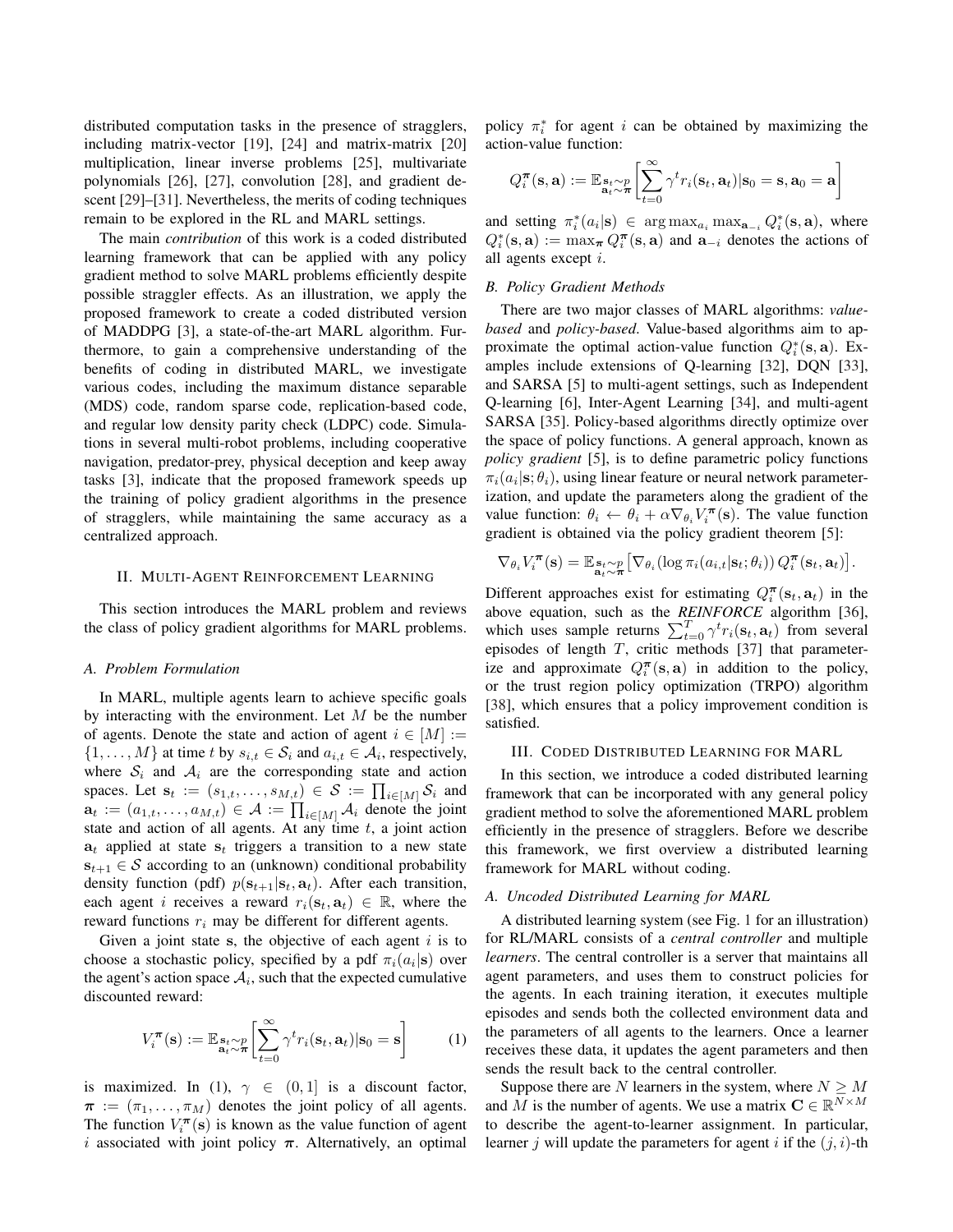<span id="page-2-0"></span>

Fig. 1: Illustration of uncoded distributed learning for MARL.

entry of the assignment matrix C, denoted as  $c_{j,i}$ , satisfies  $c_{j,i} \neq 0$ . Let  $\theta_i'$  be the parameters for agent i after the update with gradient ascent along  $\nabla_{\theta_i} V_i^{\pi}(\mathbf{s})$ . Each learner will send  $y'_j = \sum_{i=1}^M c_{j,i} \theta'_i$  back to the central controller.

In an uncoded distributed learning system, each learner updates the parameters for a single agent. In other words, different learners are responsible for different agents and only  $M$  out of the  $N$  learners are used. The assignment matrix  $\mathbf{C}_{Uncoded} \in \mathbb{R}^{N \times M}$  has entries:

<span id="page-2-1"></span>
$$
c_{j,i} = \begin{cases} 1, & \text{if } i = j, \\ 0, & \text{else.} \end{cases}
$$

In this paper, we focus on synchronous learning systems. Therefore, the central controller does not update the agent policies until all updated parameters have been received. The learning efficiency is thus bounded by the slowest learner at each training iteration. Any node or link failure may affect the whole task. In the following subsection, we introduce a coded distributed learning framework to address this problem.

# *B. Coded Distributed Learning for MARL*

To enhance the resilience of a distributed learning system to uncertain stragglers, our idea is to introduce redundancies into the computation by assigning one or more agents to each learner. This is achieved by applying coding schemes to construct an assignment matrix C that satisfies  $rank(C) =$ M and has one or more non-zero entries in each row.

In this coded learning framework, the central controller will be able to recover all updated parameters, denoted as  $\boldsymbol{\theta}' = [\theta_1'^T, \dots, \theta_M'^T]^T$  with results received from only a subset of the learners. Particularly, let  $\mathcal{I} = \{j \mid y'_j \text{ is received}\}\$ represent the set of learners whose results are received by the central controller by a certain time. Also let  $C_{\mathcal{I}} \in \mathbb{R}^{|\mathcal{I}| \times M}$ be a submatrix of C formed by the j-th rows of C,  $\forall j \in \mathcal{I}$ . Then  $\theta'$  can be recovered when  $rank(C_{\mathcal{I}}) = M$  via:

$$
\boldsymbol{\theta}' = (\mathbf{C}_{\mathcal{I}}^T \mathbf{C}_{\mathcal{I}})^{-1} \mathbf{C}_{\mathcal{I}}^T \mathbf{y}'_{\mathcal{I}},\tag{2}
$$

where  $y'_\text{I}$  is the aggregate result derived by concatenating  $y'_j$ ,  $\forall j \in \mathcal{I}$ . In the following subsection, we introduce four different coding schemes and explain how they can be used to construct a coded assignment matrix C.

# *C. Coding Schemes*

*1) Replication-based Code:* Using a replication-based coding scheme [\[39\]](#page-6-35), agents are assigned to the learners in a round-robin fashion and each agent is assigned to at least  $\lfloor \frac{N}{M} \rfloor$  learners. The  $(j, i)$ -th entry of its assignment matrix  $C_{Replication}$  is then given by

$$
c_{j,i} = \begin{cases} 1, & \text{if } i = (j \text{ mod } M) + M1\mathbb{1}_{(j \text{ mod } M) = 0} \\ 0, & \text{else} \end{cases}
$$

where  $(j \mod M)$  finds the remainder when j is divided by  $M$ , and  $\mathbbm{1}$  is the indicator function.

*2) MDS Code:* An MDS code [\[40\]](#page-6-36) specifies the assignment matrix such that any  $M$  rows have full rank, by using, e.g., a Vandermonde matrix [\[41\]](#page-6-37) as follows

$$
\mathbf{C}_{MDS} = \begin{bmatrix} 1 & 1 & \cdots & 1 \\ \alpha_1 & \alpha_2 & \cdots & \alpha_M \\ \alpha_1^2 & \alpha_2^2 & \cdots & \alpha_M^2 \\ \vdots & \vdots & \vdots & \vdots \\ \alpha_1^{N-1} & \alpha_2^{N-1} & \cdots & \alpha_M^{N-1} \end{bmatrix}
$$

where  $\alpha_i$ ,  $i \in [M]$ , can be any non-zero real number. Note that all entries of  $C_{MDS}$  are non-zero, meaning that each learner needs to compute parameters for all the agents.

*3) Random Sparse Code:* A random sparse code [\[39\]](#page-6-35) enables a sparser assignment matrix  $C_{Random}$  with  $(j, i)$ th entry randomly generated from a Gaussian distribution  $\mathcal{N}(0, 1)$  with probability  $p_m$ , i.e.,  $\mathbb{P}(c_{j,i} = \epsilon) = p_m$ , where  $\epsilon \sim \mathcal{N}(0, 1)$ . Otherwise,  $c_{j,i} = 0$  with  $\mathbb{P}(c_{j,i} = 0) = 1 - p_m$ . Note that, by choosing an appropriate  $p_m$ , we can control the sparsity of the assignment matrix  $C_{Random}$ .

*4) Regular LDPC Code:* The regular LDPC based coding scheme [\[42\]](#page-6-38) constructs an assignment matrix  $C_{LDPC}$  in three steps. The first step constructs a permutation matrix:

$$
\mathbf{A} = \begin{bmatrix} 0 & 1 & 0 & \cdots & 0 \\ 0 & 0 & 1 & \cdots & 0 \\ \cdots & \cdots & \cdots & \ddots & \cdots \\ 0 & 0 & 0 & \cdots & 1 \\ 1 & 0 & 0 & \cdots & 0 \end{bmatrix} \in \mathcal{F}_2^{w \times w},
$$

where  $\mathcal{F}_2$  represents the binary field and w is a prime number that satisfies  $\frac{N}{w} \in \mathbb{Z}^+$ , where  $\mathbb{Z}^+$  represents positive integers. The second step constructs a parity check matrix:

$$
\mathbf{H} = \begin{bmatrix} \mathbf{I}_{w} & \mathbf{I}_{w} & \mathbf{I}_{w} & \cdots & \mathbf{I}_{w} \\ \mathbf{I}_{w} & \mathbf{A} & \mathbf{A}^{w} & \cdots & \mathbf{A}^{w-1} \\ \cdots & \cdots & \cdots & \cdots & \cdots \\ \mathbf{I}_{w} & \mathbf{A}^{w-2} & \mathbf{A}^{2(w-2)} & \cdots & \mathbf{A}^{(w-2)(w-1)} \\ \mathbf{I}_{w} & \mathbf{A}^{w-1} & \mathbf{A}^{2(w-1)} & \cdots & \mathbf{A}^{(w-1)(w-1)} \end{bmatrix} \in \mathcal{F}_{2}^{Y \times N}
$$

where Y satisfies  $\frac{Y}{w} \in \mathbb{Z}^+$  and  $Y \leq N$  and  $\mathbf{I}_w \in \mathbb{R}^{w \times w}$  is an identity matrix. Finally, the assignment matrix is constructed by  $\mathbf{C}_{LDPC} = [\mathbf{I}_M, \mathbf{P}]^T \in \mathcal{F}_2^{M \times N}$ , where  $\mathbf{P}_1$  is extracted from the parity check matrix with  $\mathbf{H} = [-\mathbf{P}^{\top}, \mathbf{I}_{N-M}]$ . A positive feature of this coding scheme is that it can be quickly decoded by an iterative algorithm introduced in [\[43\]](#page-6-39). The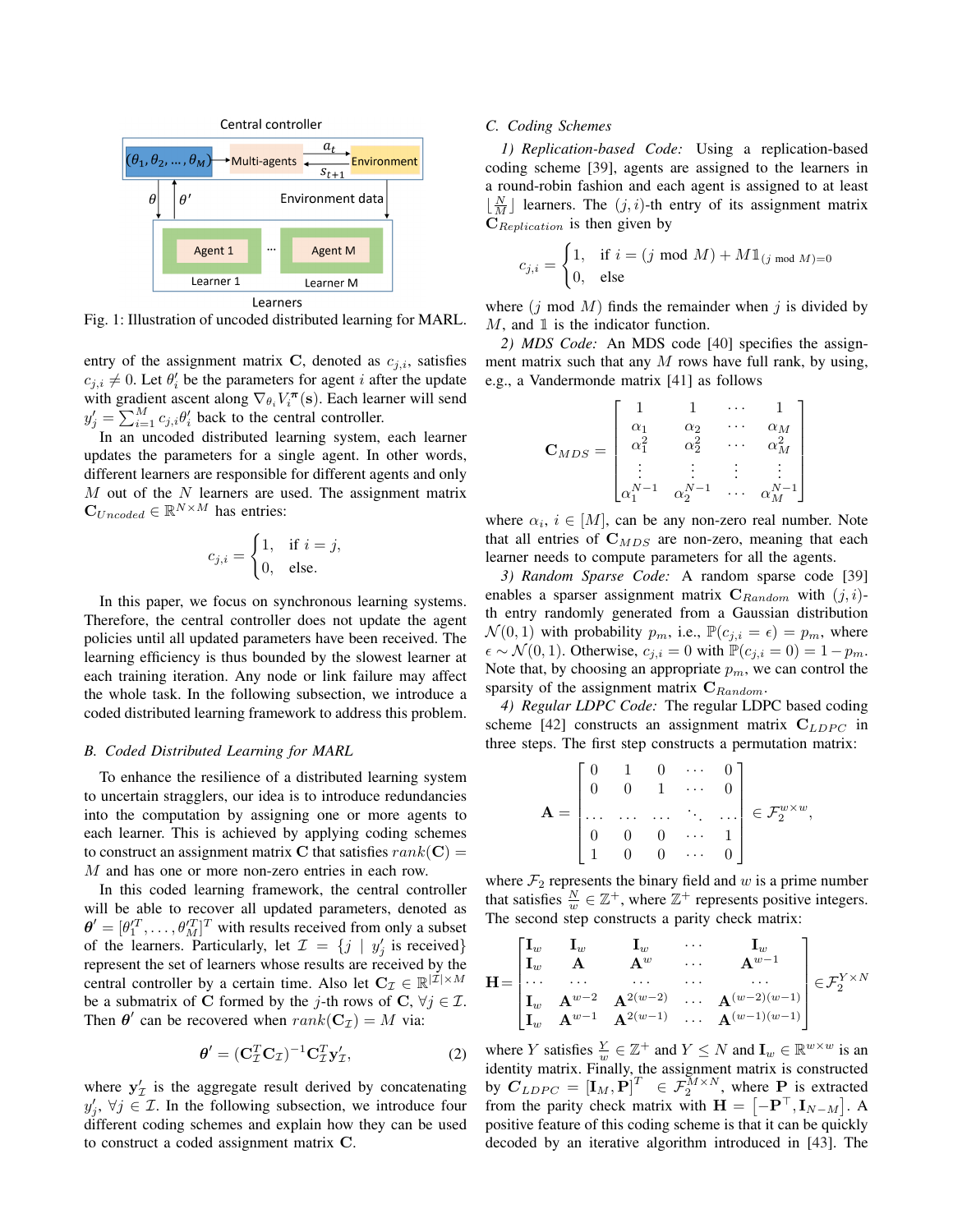complexity of this algorithm is  $\mathcal{O}(M)$ , while the decoding complexity of other schemes is  $\mathcal{O}(M^3)$ .

# IV. CODED DISTRIBUTED MADDPG

In this section, we apply the coded distributed learning framework to enhance the training efficiency of MADDPG [\[3\]](#page-6-1) and its resilience to stragglers. Unlike the general formulation of MARL described in Sec. [II,](#page-1-1) MADDPG adopts a deterministic policy  $\pi_i(s_i)$  for each agent  $i \in [M]$ , which only depends on the local state  $s_i$ . The value function  $Q_i^{\pi}(\mathbf{s}, \mathbf{a})$  of agent *i* still depends on the joint state s and joint action  $a$ . Moreover, for each agent  $i$ , four neural networks are used to approximate its policy  $\pi_i(s_i; \theta_{p,i})$ , value function  $Q_i^{\pi}$ (s, a;  $\theta_{q,i}$ ), target policy  $\hat{\pi}_i(s_i; \hat{\theta}_{p,i})$ , and target value function  $\hat{Q}_{i}^{\hat{\pi}}(\mathbf{s}, \mathbf{a}; \hat{\theta}_{q,i})$ , respectively.  $\hat{\pi} = (\hat{\pi}_1, \hat{\pi}_2, ..., \hat{\pi}_M)$ denotes the concatenated target policy. Therefore,  $\theta_i$  =  $[\theta_{p,i}, \theta_{q,i}, \hat{\theta}_{p,i}, \hat{\theta}_{q,i}]$ . To optimize these parameters using the coded distributed learning framework, a central controller and multiple learners need to be implemented, whose interactions are described in detail as follows.

# *A. Central Controller*

In each training iteration, the central controller generates policies for the agents based on the current parameters  $\theta$ . The agents then execute these policies for several episodes and store the transitions  $\{(\mathbf{s}, \mathbf{a}, \mathbf{s}', \mathbf{r})\}$  into a replay buffer  $D$ , where  $\mathbf{r} = [r_1, r_2, \dots, r_M]$ . The central controller samples a random mini-batch  $\beta$  from the replay buffer  $\mathcal D$  and broadcasts the mini-batch  $\beta$  and current parameters  $\theta$  to the learners. After that, it waits for the learners to update the parameters and return back the results. As soon as the central controller receives sufficient results, it recovers the updated parameters  $\theta'$ , sends acknowledgements to the learners and then proceeds to the next iteration. This procedure is summarized in Algorithm [1](#page-3-0) (Line 1-15).

#### *B. Learners*

When each learner j receives parameters  $\theta$  and mini-batch B from the central controller, it updates the parameters  $\theta_i$ for each agent i assigned to it, where  $i \in [M], c_{j,i} \neq 0$ . Specifically, the value function parameters  $\theta_{q,i}$  are updated by minimizing the temporal-difference error:

<span id="page-3-2"></span>
$$
J(\theta_{q,i}) = \frac{1}{|\mathcal{B}|} \sum_{(\mathbf{s}, \mathbf{a}, \mathbf{s}', r) \in \mathcal{B}} \left( L_i^{\hat{\pi}}(\mathbf{s}', r_i) - Q_i^{\pi}(\mathbf{s}, \mathbf{a}; \theta_{q,i}) \right)^2 \quad (3)
$$

where  $L_i^{\hat{\pi}}(\mathbf{s}', r_i) = r_i + \gamma Q_i^{\hat{\pi}}(\mathbf{s}', \hat{\pi}(\mathbf{s}'))$ . The policy parameters  $\theta_{p,i}$  are updated using gradient ascent, according to the policy gradient theorem [\[5\]](#page-6-3):

$$
\nabla_{\theta_{p,i}} J(\theta_{p,i}) \approx \frac{1}{|\mathcal{B}|} \sum_{(\mathbf{s}, \mathbf{a}, \mathbf{s}', r) \in \mathcal{B}} \nabla_{\theta_{p,i}} \pi_i(s_i; \theta_{p,i}) \nabla_{a_i} Q_i^{\pi} (\mathbf{s}, \mathbf{a}).
$$
\n(4)

The target policy and value function parameters are updated via Polyak averaging:

<span id="page-3-3"></span>
$$
\hat{\theta}_{p,i} \leftarrow \tau \hat{\theta}_{p,i} + (1 - \tau) \theta_{p,i} \n\hat{\theta}_{q,i} \leftarrow \tau \hat{\theta}_{q,i} + (1 - \tau) \theta_{q,i},
$$
\n(5)

Algorithm 1: Coded Distributed MADDPG // **Central controller:** 1 Initialize  $\theta$  for all agents 2 for  $k = 1$  : *max\_iteration* do 3 **for**  $\ell = 1$  : *max\_episode\_number* do 4 **for**  $t = 1$  : *max episode length* **do** 5 | | For each agent i, select  $a_{i,t}^{\ell} = \pi_i(s_{i,t}^{\ell}; \theta_{p,i}).$ 6 **Execute** joint action  $a_t^{\ell}$  and receive new state  $\mathbf{s}'_{t+1}$  and reward  $\mathbf{r}'_{t+1}$ .  $\tau$  | | Store  $(s_t^{\ell}, a_t^{\ell}, r_{t+1}^{\ell}, s_{t+1}^{\ell})$  in replay buffer  $\mathcal{D}$ . 8 Sample a random minibatch  $\beta$  from  $\mathcal{D}$ . 9 Broadcast B and  $\theta$  to the learners.  $10$  $y' \leftarrow [$ 11 do 12 | Listen to the channel and collect results  $y'_j$ from the learners:  $y' \leftarrow [y'; y'_j], j \in [N]$ 13 while  $\theta'$  is not recoverable 14 | Send acknowledgements to learners. 15 Recover  $\theta'$  using [\(2\)](#page-2-1) and let  $\theta \leftarrow \theta'$ // **Learner** j**:** 16 for  $k = 1$  : *max iteration* do <sup>17</sup> Listen to the channel. <sup>18</sup> if *receiving* B *and* θ *from central controller* then 19  $\vert y_i \leftarrow 0; i \leftarrow 1$ 20 **while**  $i \leq M$  *and no acknowledgement received* do 21 if  $c_{i,i} \neq 0$  then 22 | | | Update  $\theta_{p,i}$  using gradient ascent with gradient computed using [\(4\)](#page-3-1). 23 | | | Update  $\theta_{q,i}$  by minimizing the loss in [\(3\)](#page-3-2) with gradient descent. 24 Update  $\hat{\theta}_{p,i}$  and  $\hat{\theta}_{p,i}$  using [\(5\)](#page-3-3).  $y'_j \leftarrow y'_j + c_{j,i} \theta_i$ 25  $\vert \vert \vert i \leftarrow i + 1$ 26 Send  $y'_j$  to the central controller.

<span id="page-3-0"></span>where  $\tau \in (0, 1)$  is a hyperparameter. The procedure followed by the learners is summarized in Algorithm [1](#page-3-0) (Line 16-26).

#### V. EXPERIMENTS

We conduct a variety of experiments in the robotics environments proposed in [\[3\]](#page-6-1) to evaluate the performance of our coded distributed MADDPG algorithm. We first describe the environments and then present the results.

# *A. Environments*

<span id="page-3-1"></span>The following four environments are considered. The agent interactions are either cooperative, competitive or mixed.

• Cooperative navigation: In this environment,  $M$  agents aim to cooperatively reach  $M$  landmarks, while avoiding collisions with each other. The landmarks are not assigned to the agents explicitly. Therefore, the agents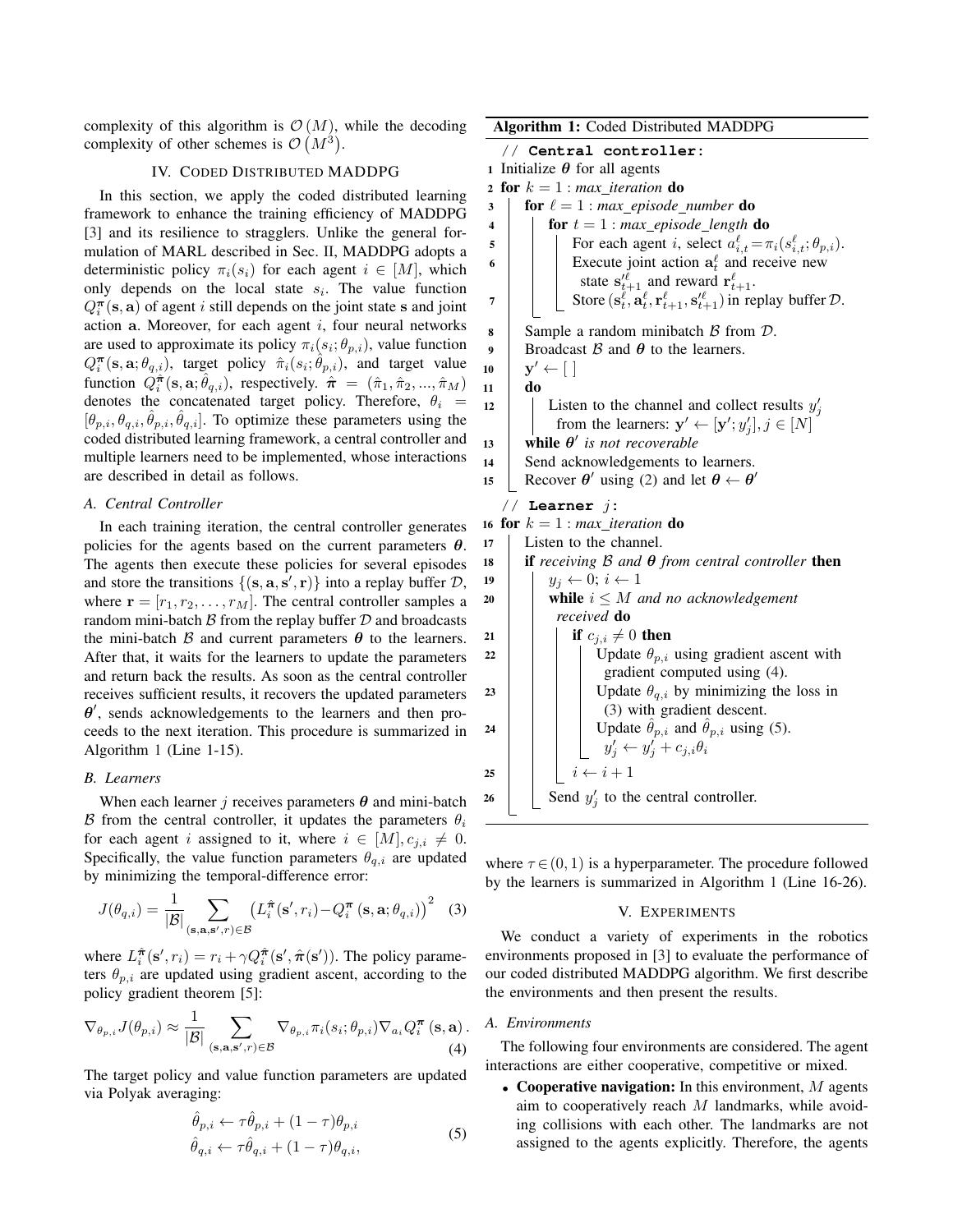must learn to reach all landmarks by themselves. The agents are collectively rewarded based on the closeness of any agent to each landmark and are penalized if collisions happen (see Fig. [2\(a\)\)](#page-5-1).

- Predator-prey: In this environment,  $M-K$  good agents with restricted speed of motion aim to cooperatively chase  $K$  faster adversary agents while avoiding static obstacles. When a good agent collides with an adversary agent, the good agents are rewarded while the adversary agents are penalized (see Fig. [2\(b\)\)](#page-5-2).
- Physical deception: In this environment,  $M 1$  good agents aim to cooperatively reach a single known target among L landmarks. One adversary agent also desires to reach the target landmark but does not know which one is the target and must infer it from the movements of the good agents. Therefore, the good agents must learn to spread out to cover all landmarks so as to confuse the adversary. The good agents are rewarded based on the minimum distance of any good agent to the target landmark and are penalized based on the distance of the adversary to the target. The adversary is rewarded based on its distance to the target landmark (see Fig. [2\(c\)\)](#page-5-3).
- Keep away: This environment is similar to the physical deception, but with  $M-K$  good agents and K adversary agents. Additionally, the adversaries can get in the way to prevent the good agents from reaching the target, and both the good and adversary agents are rewarded based on their distances to the target landmark (see Fig. [2\(d\)\)](#page-5-4).

## *B. Training Reward Comparison*

To demonstrate the effectiveness of the proposed coded distributed learning framework, we compare the coded distributed MADDPG with the original centralized MADDPG. The total number of agents is set to  $M = 8$ . In the competitive environments, the number of adversary agents is set to  $K = 4$ . The cumulative rewards of all agents averaged over 250 training iterations for each environment is shown in Fig. [3\(a\)-](#page-5-5)[3\(d\).](#page-5-6) As we can see, in all environments, the coded distributed MADDPG is able to generate the same quality of policies as the original MADDPG and converges within the same number of iterations.

# *C. Training Time Comparison*

To evaluate the efficiency of the proposed coded distributed learning framework, we compare the training time of the coded distributed MADDPG with the uncoded distributed MADDPG. Different coding schemes, including the replication-based code, MDS code, random sparse code and regular LDPC are evaluated.

To implement the distributed learning systems, we used Amazon EC2 and chose m5n.large [\[44\]](#page-6-40) instances to implement the central controller and learners. To simulate uncertain stragglers, we randomly pick  $k$  learners at each training iteration as stragglers, which delay returning the results for  $t_s$ seconds. The specific experimental settings adopted for each environment are summarized as follows:

- Cooperative navigation:  $k \in \{0, 1, 2\}, t_s = 0.25s$ .
- **Predator prey:**  $k \in \{0, 2, 4\}, t_s = 1s$ .
- Physical deception:  $k \in \{0, 5, 8\}, t_s = 1s$ .
- Keep away:  $k \in \{0, 5, 8\}, t_s = 1.5s$ .

Besides varying the value of  $k$  in each environment, we also vary the total number of agents M. Results obtained when  $M = 8$  and  $M = 10$  are shown in Fig. [4](#page-5-7) and Fig. [5,](#page-5-8) respectively. Each value represents the training time of an algorithm averaged over 5 iterations, with the total number of iterations set to 50. In all experiments, the total number of learners is set to  $N = 15$ , and the parameter  $p_m$  in the random sparse code is set to 0.8.

Analyzing the two figures, we can make the following observations. First, when there are no stragglers, the uncoded distributed MADDPG achieves the best performance in all experiments. This demonstrates the good performance of the traditional uncoded distributed learning framework in ideal scenarios without stragglers.

When stragglers are present, we can observe that the performance of the uncoded scheme degrades significantly and achieves worse performance than most coding schemes. Furthermore, its performance remains stable as the number of stragglers increases. This is because each straggler is delayed by the same amount of time,  $t_s$ , such that each iteration is always delayed by  $t_s$  no matter how many stragglers are present. In contrast, the coding schemes are generally more robust to stragglers, except when the number of stragglers exceeds the limit that the coding schemes can tolerate.

Next, we analyze the performance of different coding schemes. We can observe that the MDS code (orange bars) is very robust to stragglers when the number of stragglers k does not exceed the maximum tolerable number  $N - M$ . However, when  $k > N - M$ , the MDS performance degrades significantly, as shown in Fig.  $4(c) - 4(d)$  $4(c) - 4(d)$  and Fig.  $5(c) - 5(d)$ . Furthermore, we can observe that when  $k < N - M$  and when the straggler effect, indicated by the amount of delay  $t<sub>s</sub>$  introduced by the stragglers, is relatively large, MDS outperforms the uncoded scheme, as well as the replicationbased and regular LDPC codes, as shown in Fig. [4\(b\)](#page-5-13)[-4\(d\)](#page-5-10) and Fig. [5\(b\)](#page-5-14)[-5\(d\).](#page-5-12) However, when  $t<sub>s</sub>$  is relatively small, the MDS code has the worst performance, as shown in Fig.  $4(a)$  and  $5(a)$ , due to the high computational redundancies it introduces through the dense assignment matrix.

The random sparse code (green bars) shows a similar performance to the MDS code. This is because when its parameter  $p_m$  takes a large value  $(p_m = 0.8$  in our experiments), the assignment matrix generated by this type of code has a similar density as the one generated by the MDS code.

Finally, both the replication-based code (red bars) and regular LDPC code (purple bars) are more affected by an increase in the stragglers, as their assignment matrices are sparser. However, they achieve better performance than MDS and random sparse codes when the straggler effect is small, as shown in Fig.  $4(a)$  and  $5(a)$ , and when there are many stragglers, as shown in Fig.  $4(c) - 4(d)$  $4(c) - 4(d)$  and Fig.  $5(c) - 5(d)$  $5(c) - 5(d)$ .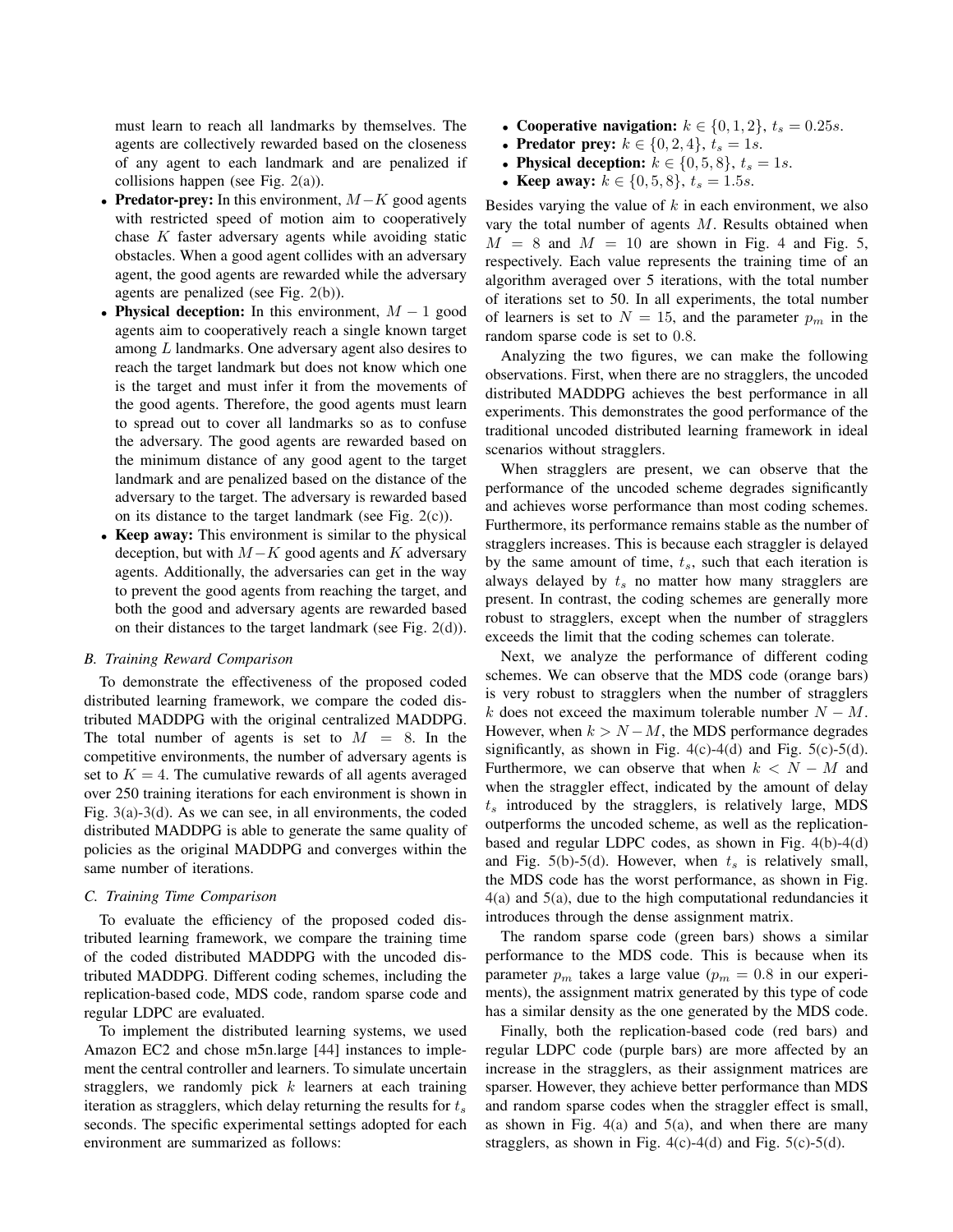<span id="page-5-1"></span>

<span id="page-5-4"></span><span id="page-5-3"></span><span id="page-5-2"></span>Fig. 2: Illustration of the experimental environment for (a) cooperative navigation, (b) predator-prey, (c) physical deception, and (d) keep away.



<span id="page-5-5"></span>Fig. 3: Average cumulative training reward on (a) cooperative navigation, (b) predator-prey, (c) physical deception, and (d) keep away.

<span id="page-5-15"></span><span id="page-5-7"></span>

<span id="page-5-13"></span>Fig. 4: Average training time on (a) cooperative navigation, (b) predator prey, (c) physical deception, and (d) keep away, when  $M = 8, N = 15$ .

<span id="page-5-16"></span><span id="page-5-8"></span>

Fig. 5: Average training time on (a) cooperative navigation, (b) predator prey, (c) physical deception, and (d) keep away, when  $M = 10, N = 15$ .

# <span id="page-5-14"></span>VI. CONCLUSION

This paper introduces a coded distributed learning framework for MARL, which improves the training efficiency of policy gradient algorithms in the presence of stragglers while not degrading the accuracy. We applied the proposed framework to a coded distributed version of MADDPG, a start-ofthe-art MARL algorithm. Simulations on several multi-robot problems, including cooperative navigation, predator-prey, physical deception and keep away tasks, demonstrate the high training efficiency of the coded distributed MADDPG, compared with the traditional uncoded distributed learning approach. The results also show that the coded distributed

<span id="page-5-12"></span><span id="page-5-11"></span><span id="page-5-10"></span><span id="page-5-9"></span><span id="page-5-6"></span>MADDPG generates policies of the same quality as the original centralized MADDPG and converges within the same number of iterations. Furthermore, we investigated different coding schemes including replication-based, MDS, random sparse, and regular LDPC codes. Simulation results show that the MDS and random sparse codes can tolerate more stragglers but introduce larger computation overhead. Additionally, the replication-based and regular LDPC codes produce less overhead but are more susceptible to stragglers.

## **REFERENCES**

<span id="page-5-0"></span>[1] F. Bonnet, L. Cazenille, A. Gribovskiy, J. Halloy, and F. Mondada, "Multi-robot control and tracking framework for bio-hybrid systems